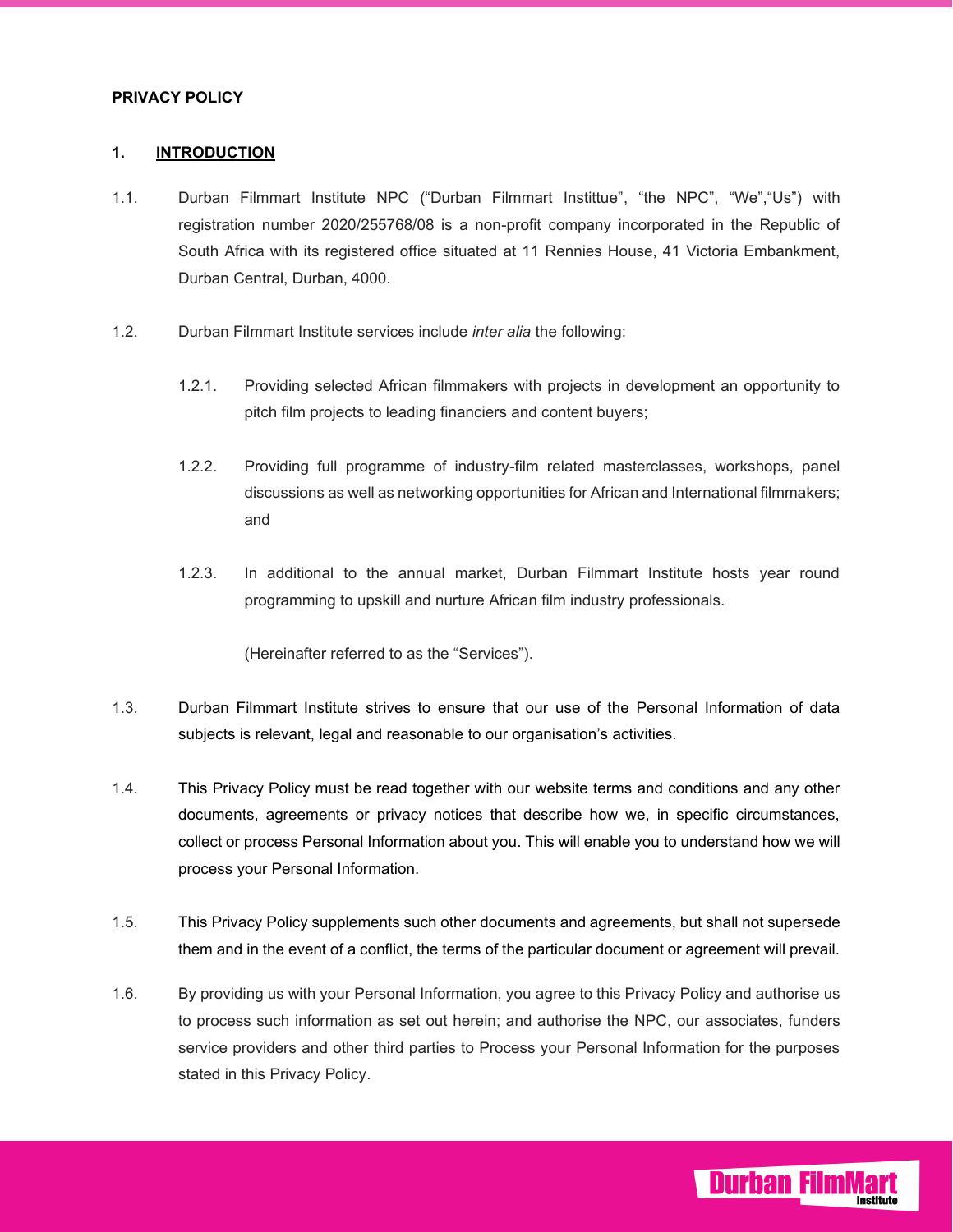## **2. TYPES OF INFORMATION COLLECTED BY US**

- 2.1. We may collect, acquire, receive, record, organise, collate, store, update, change, retrieve, read, process, analyse, use and share your Personal Information in the manner as set out in this Privacy Policy. When we perform one or more of these actions, we are "**Processing**" your Personal Information.
- 2.2. **"Personal Information**" refers to private information about an identifiable living natural or juristic person. Personal Information does not include information that does not identify a person or anonymized information.
- 2.3. The Personal Information we collect may differ according to the Services you receive from us. We may process various categories of Personal Information, such as:
	- 2.3.1. **Identity Information**, when interacting with us as a customer, including information concerning your name, company name, identity and registration numbers, title, date of birth, gender, and legal status, languages, physical address;
	- 2.3.2. **Contact Information**, which includes your billing address, service addresses, physical address, email address and telephone numbers;
	- 2.3.3. **Criminal behaviour history,** where permitted in respect of prospective employees and job applicants;
	- 2.3.4. **Financial Information**, where permitted, including bank account details, bank statements and financial statements;
	- 2.3.5. **Human Resources** in respect of our own employees, including leave records, job applications, medical aid information to administer employment contracts and comply with our legal obligations;
	- 2.3.6. **Tax Information** where permitted, which includes IRP5 records, PAYE records and VAT registration numbers;
	- 2.3.7. **Technical Information**, which includes your internet protocol (IP) address, browser type and version, time zone setting and location, operating system and platform, on the devices you use to access our Website, products or Services..
	- 2.3.8. **Transaction Details concerning you as an individual**, which includes your name, age, gender, address, telephone, mobile, fax, e-mail, contact details, proof of identity and address, copies of passports, driving licences, and utility bills, payment card details, and financial information, health information relevant to your planned travel, and travel

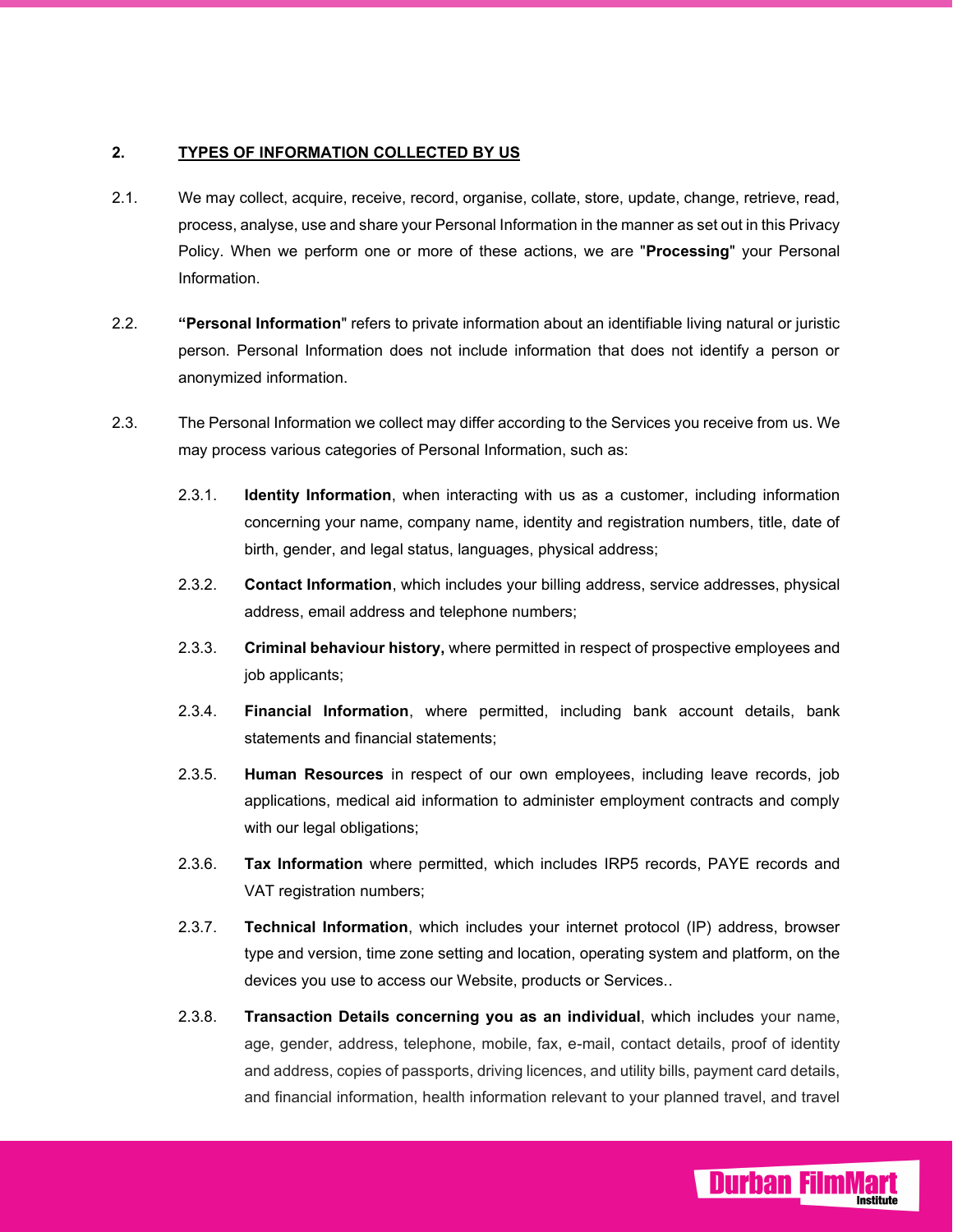insurances held, credit status, your preferences, frequent flyer or travel partner program affiliation and member number, and any other information provided to us by or in relation to you which concern you as an individual.

- 2.3.9. **Business-related information,** if you are an individual associated with a business or other organisation that is our funder, associate and/or partner then your Personal Information may include the following information that we link to you:
	- 2.3.9.1. business or organisation details (such as name, address, telephone numbers, payment arrangements, financial information, etc.)
	- 2.3.9.2. your relationship with that business or organisation (such as owner, partner, director, shareholder, employee, or agent);
	- 2.3.9.3. your contact details within that business (such as work address, work telephone and mobile numbers, work fax number, and work e-mail address.
- 2.3.10. **Correspondence,** including messages between you and us, and between us and third parties, including correspondence relating to any booking or enquiry, or performance of any contract.
- 2.3.11. **Competition information,** including Personal Information collected during any competitions or promotions held by us or our associates;
- 2.3.12. **Usage Information**, which includes information as to your access to and use of our Website, products and Services.
- 2.3.13. **Marketing and Communications Information**, which includes your preferences in respect of receiving marketing information from us and your communication preferences.
- 2.4. We also process, collect, store and/or use aggregated data, which may include historical or statistical data ("**Aggregated Data**") for any purpose. Aggregated Data is not considered Personal Information as this data does not directly or indirectly reveal your identity. However, if we combine or connect Aggregated Data with your Personal Information in a manner that can identify you, we will treat the combined data as Personal Information, which will be managed per this Privacy Policy.
- 2.5. Where we need to process your Special Personal Information, we will do so in the ordinary course of our business, for a legitimate purpose, and per applicable laws.

**Durban Filml** 

## **3. COLLECTION OF INFORMATION**

3.1. We collect Personal Information about you when you: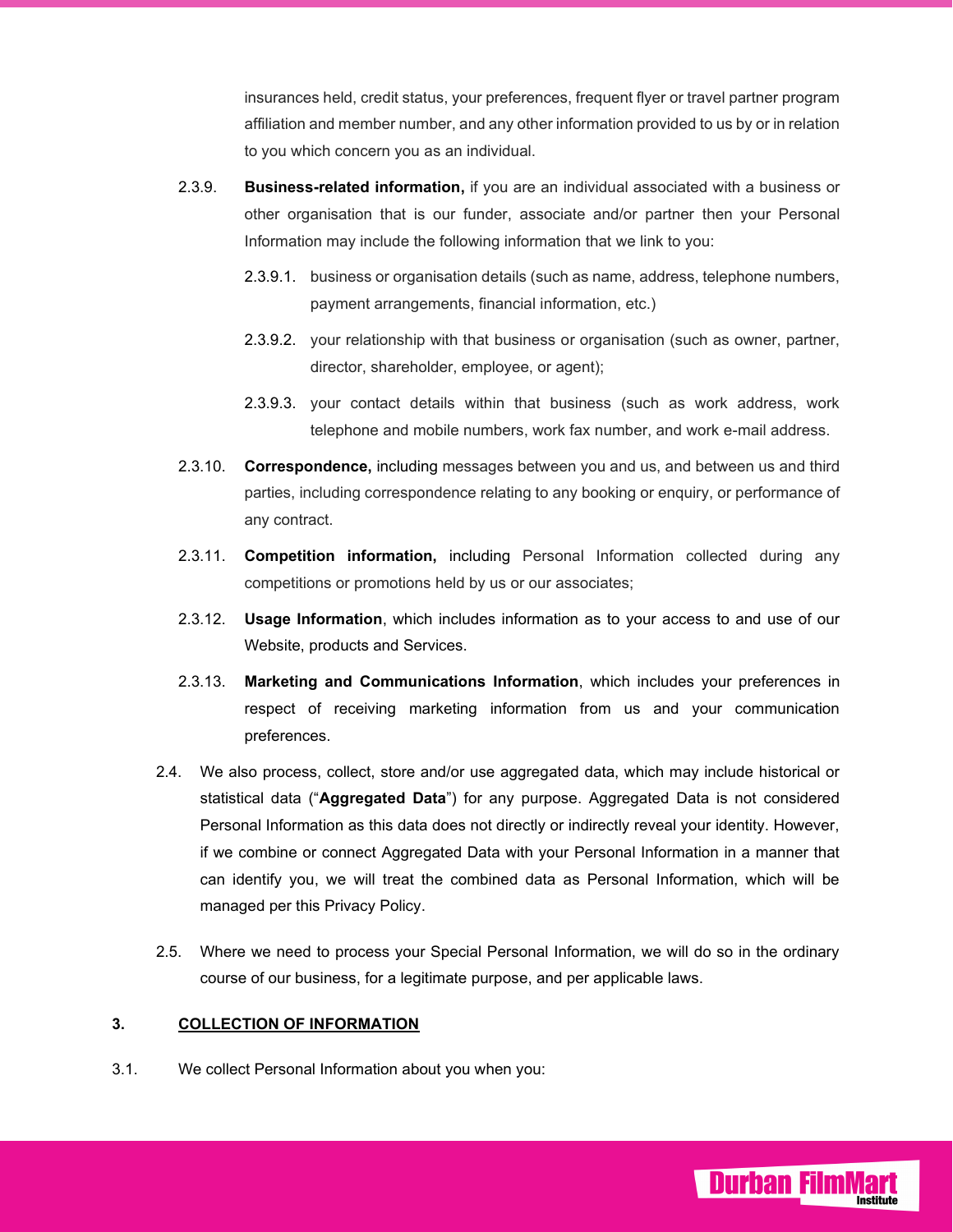- 3.1.1. Enquire about our Services;
- 3.1.2. contract with us for our Services;
- 3.1.3. apply for our services;
- 3.1.4. access our website;
- 3.1.5. contact us for any reason; and/or
- 3.1.6. join us as an agent, associate or employee.

#### **4. APPLICATION OF THIS PRIVACY POLICY**

- 4.1. This Privacy Policy describes our practices and approach in respect of your Personal Information and our treatment thereof.
- 4.2. This Policy applies to all external parties with whom we interact, including but not limited to:
	- 4.2.1. applicants and recipients of our Services;
	- 4.2.2. representatives of applicants and recipients of our Services;
	- 4.2.3. our funders, partners and service providers;
	- 4.2.4. our staff and representatives; and
	- 4.2.5. any other users of our Services.

## **5. HOW WE COLLECT PERSONAL INFORMATION**

- 5.1. You directly provide us with most of the Personal Information we process. We collect and process Personal Information in the following ways, namely:
	- 5.1.1. through direct or active interactions with you;
	- 5.1.2. through direct or active interactions with your agent and/or representative;

**Durban Film** 

- 5.1.3. in the course of providing our Services to you or your organisation;
- 5.1.4. in evaluating job applicants and onboarding Employees;
- 5.1.5. from third parties, where permitted;

## **6. PASSIVELY COLLECTED PERSONAL INFORMATION**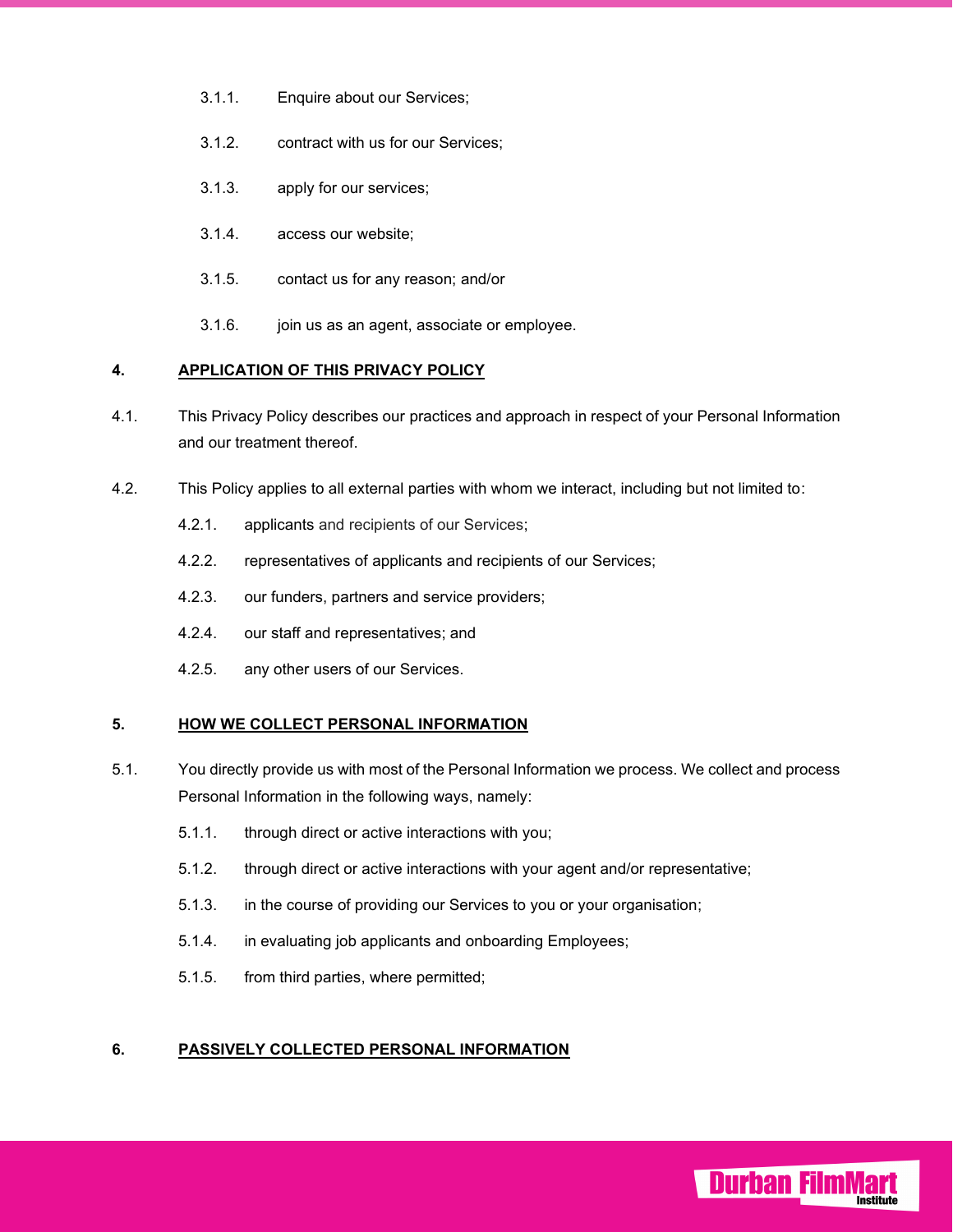- 6.1. We may passively collect certain categories of your Personal Information from the devices that you use to access and navigate our Website or to make use of our Services ("Access Devices") using server logs and your browser's cookies.The categories of Personal Information we passively collect from your Access Device may include your:
	- 6.1.1. Technical Information;
	- 6.1.2. Usage Information and/or
	- 6.1.3. Any other Personal Information which you expressly permit us, from time to time, to passively collect from your Access Device.

#### 7. **INDIRECT COLLECTION OF PERSONAL INFORMATION**

- 7.1. We may also receive your Personal Information indirectly from, among others, the following sources (including public parties):
	- 7.1.1. our information technology suppliers;
	- 7.1.2. law enforcement;
	- 7.1.3. credit bureaus (with your consent, where required by law).
	- 7.1.4. from other Responsible Parties where we act as contracted outsourced processors ("**Operators**") in performing our Services, including:
	- 7.1.4.1. Banks and other financial institutions;
	- 7.1.4.2. Telecommunications providers; and/or
	- 7.1.4.3. Medical institutions and insurers.
	- 7.1.5. When we collect your Personal Information from third parties it is either because you have given us express consent to do so, your consent was implied by your actions, or because you provided consent, either explicit or implicit, to the third party that provided this information to us.

**Durban Filml** 

# **8. HOW WE USE YOUR PERSONAL INFORMATION**

8.1. We Process your Personal Information in order to carry out our Services.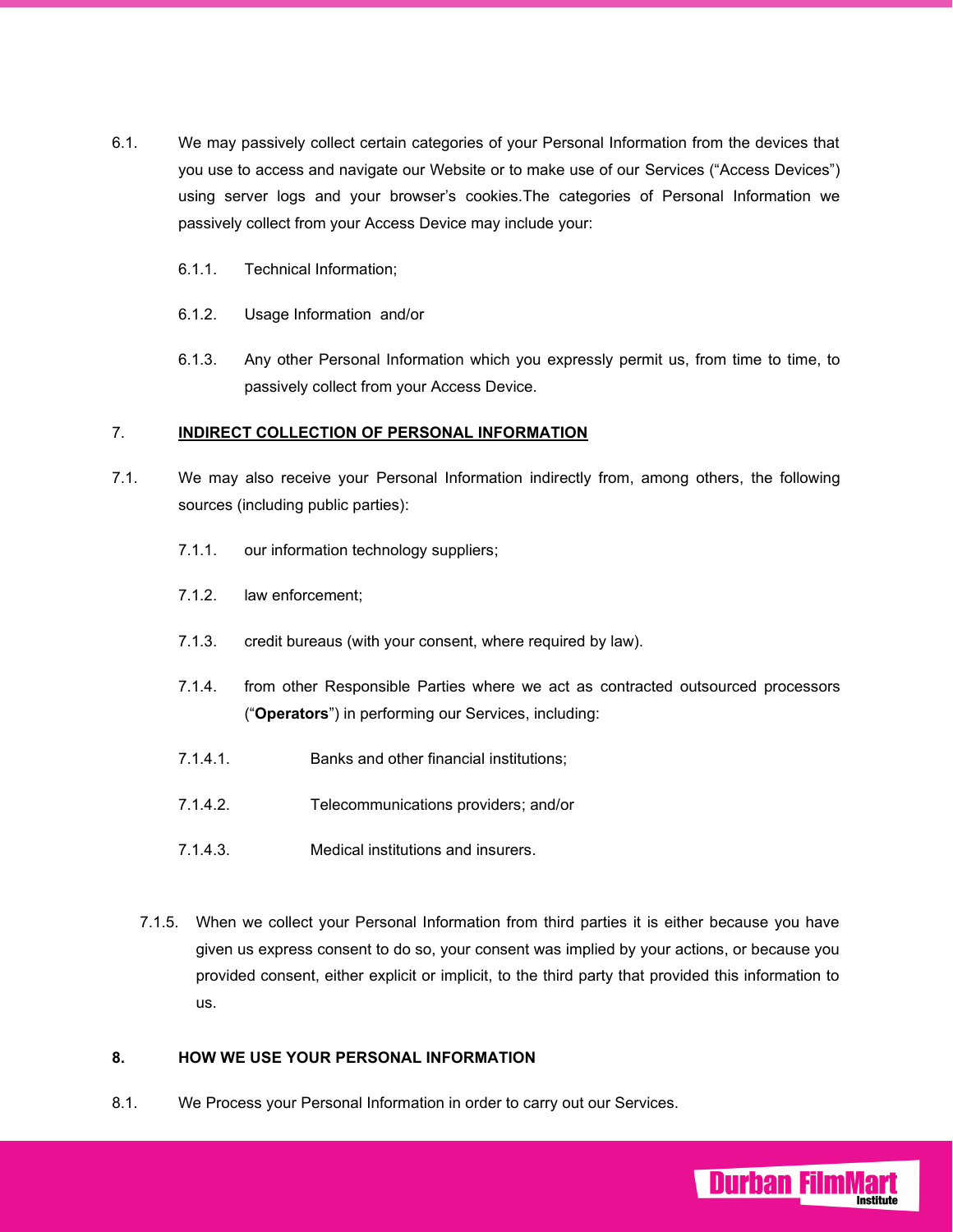8.2. We may also use the Personal Information we collect to maintain and improve our website and to improve the experience of its users, to facilitate the provision of our Services to you, and to comply with our statutory and regulatory obligations.

#### **9. FAILURE TO PROVIDE US WITH REQUESTED PERSONAL INFORMATION**

9.1. Where we are required to process certain Personal Information by law, or in terms of a contract that we have entered into with you, and you fail to provide such Personal Information when requested to do so, we may be unable to perform in terms of the contract in place or are trying to enter into with you. In such a case, we may be required to terminate the contract and/or relationship with you, upon due notice to you, which termination shall be done in accordance with the terms of that contract and any applicable legislation.

#### **10. DISCLOSURE OF PERSONAL INFORMATION**

- 10.1. We will not intentionally disclose your Personal Information, whether for commercial gain or otherwise, other than with your permission or in accordance with this Privacy Policy.
- 10.2. We may disclose your Personal Information to our contracted Responsible Parties, service providers, funders, sponsors and/or associates for legitimate purposes such as carrying out our Services, in accordance with the applicable laws and subject to applicable professional and regulatory requirements regarding confidentiality and appropriate data protection measures.
- 10.3. In addition, we may disclose your Personal Information:
	- 10.3.1. where it is necessary for the purposes of, or in connection with, actual or threatened legal proceedings or establishment, exercise or defence of legal rights;
	- 10.3.2. With our contracted agents, funders, sponsors, advisers, consultants, service providers, suppliers, banking partners and other Operators who process Personal Information on our behalf and whose assistance we require to conduct our business operations.

## 11. **STORAGE AND TRANSFER OF PERSONAL INFORMATION**

- 11.1. We have engaged reputable and trusted organisations as outsourced processors (Operators), and in some cases, as sub-processors to provide data storage and cloud services to securely store your information. Our servers and cloud storage run in secure premises located in South Africa.
- 11.2. We reserve the right to generally transfer to and/or store your Personal Information on servers in a jurisdiction other than where it was collected, or outside of South Africa in a jurisdiction that may

**Durban Filml**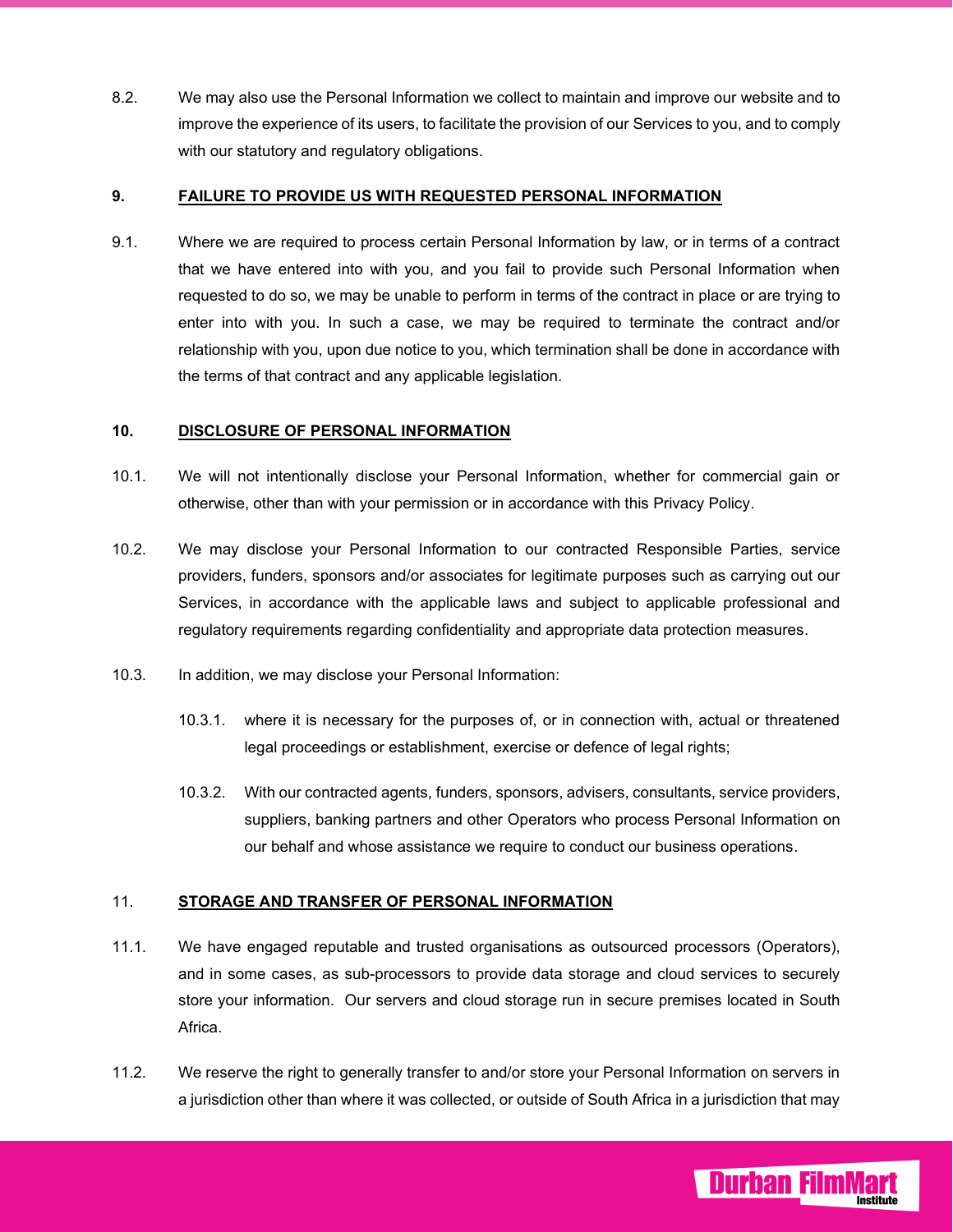not have comparable data protection legislation provided that if the location does not have substantially similar laws to those of South Africa, we will take reasonably practicable steps, including the imposing of suitable contractual terms to ensure that your Personal Information is adequately protected in that jurisdiction.

#### 12. **MEASURES TAKEN TO PROTECT PERSONAL INFORMATION**

- 12.1. We have established and implemented data breach management procedures to address actual and suspected data breaches and will notify you and the relevant regulatory authorities of breaches where we are legally required to do so and within the period in which such notification is necessary.
- 12.2. We periodically review our Personal Information collection, storage and processing practices, including physical and digital security measures.

## **13. WARRANTIES**

13.1. We take all reasonable measures to secure the integrity of all retained information and strive to protect it from misuse, loss, alteration, and destruction through the use of accepted technological standards that prevent unauthorised access to or disclosure of your Personal Information. Unfortunately, despite our best efforts, no data transmission or storage can be guaranteed to be 100% secure. Therefore, we do not make any warranties or guarantees that Personal Information shall be entirely 100% secure nor do we accept any liability of whatsoever nature for loss of privacy resulting from any unauthorised disclosure and/or use of your Personal Information, unless such disclosure and/or misuse is because of our gross negligence.

## **14. RETENTION AND DELETION**

- 14.1. We may retain and process your Personal Information if and for as long as:
	- 14.1.1. we are required or permitted by law, or contract with you, to do so;
	- 14.1.2. it is for lawful purposes that are related to our performance of our obligations in respect of our Services; and/or
	- 14.1.3. you agree to us retaining it for a specified further period.
- 14.2. Unless there is a lawful purpose for us to continue processing or storing your Personal Information, we will destroy your Personal Information in the following circumstances:

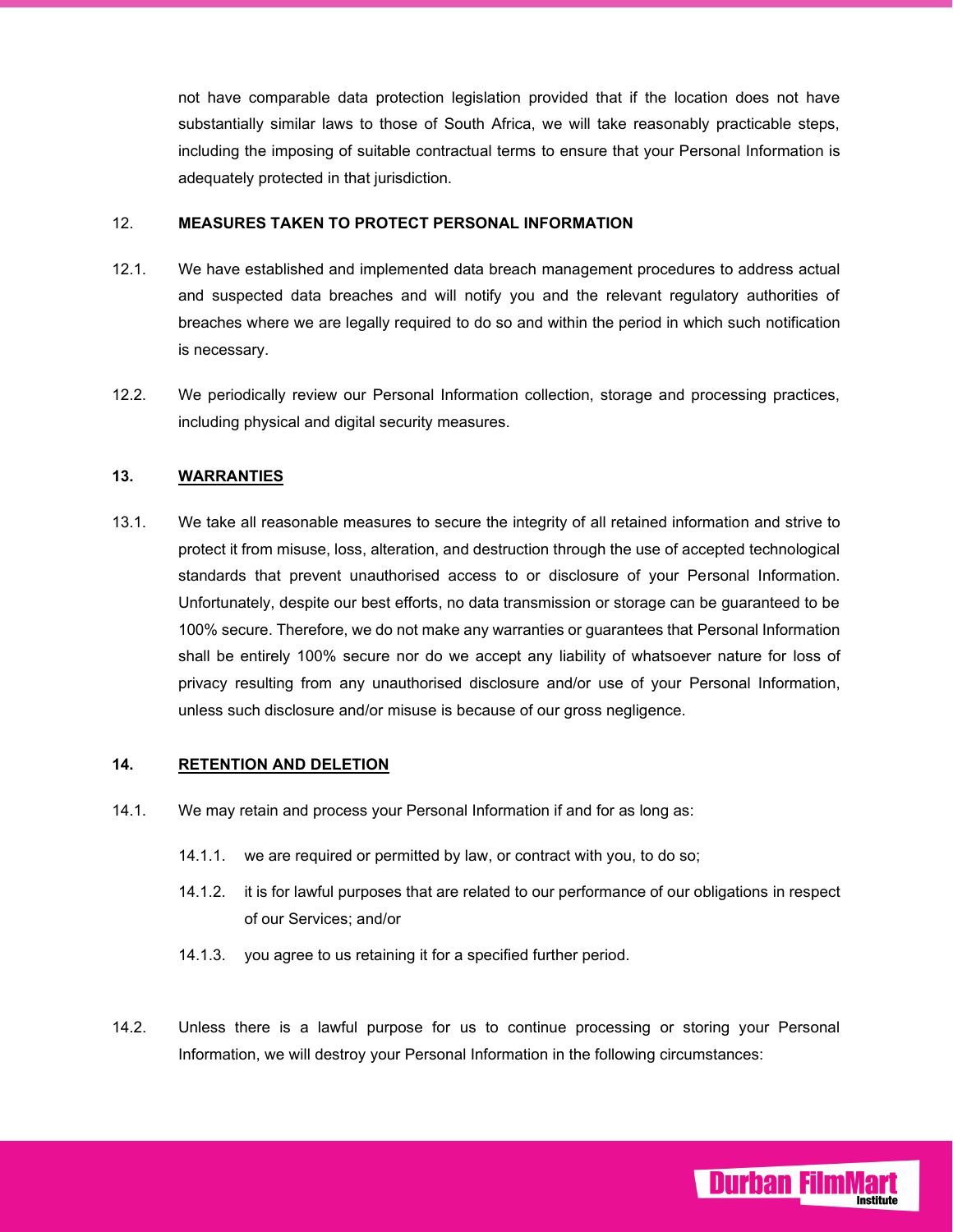- 14.2.1. the Personal Information is no longer necessary for the purpose for which it was collected or processed; or
- 14.2.2. you withdraw your consent to the processing of your Personal Information; or
- 14.2.3. you object to the processing of your Personal Information; and
- 14.2.4. there are no other lawful grounds for us to continue processing your Personal Information.

#### **15. YOUR DATA PROTECTION RIGHTS**

- 15.1. Data protection laws may grant you, among others, the following rights:
	- 15.1.1. **Request access to your Personal Information**  enabling you to receive a copy of the Personal Information retained about you;
	- 15.1.2. **Request the correction of your Personal Information** to ensure any incomplete or inaccurate Personal Information is corrected;
	- 15.1.3. **Request erasure of your Personal Information**  where there is no lawful basis for the retention or continued processing of your Personal Information;
	- 15.1.4. **Object to the processing of your Personal Information for a legitimate interest (or those of a third party)** - under certain conditions where you feel it impacts your fundamental rights and freedoms**;**
	- 15.1.5. **Request restriction of processing of your Personal Information**  to restrict or suspend the processing of your Personal Information to limited circumstances;
	- 15.1.6. **Withdraw consent given in respect of the processing of your Personal Information at any time** – withdrawal of consent will not affect the lawfulness of any processing carried out before your withdrawal notice. But may not affect the continued processing of your Personal Information in instances where your consent is not required.
- 15.2. If an above request/objection is to be made, please use the contact information provided in clause 22 and we will revert within 30 calendar days.

#### **16. CHILDREN**

16.1. Our Website and our Services are not targeted at people under the age of 18. We will not knowingly collect Personal Information in respect of persons in this age group without express permission to do so, unless permitted by law.

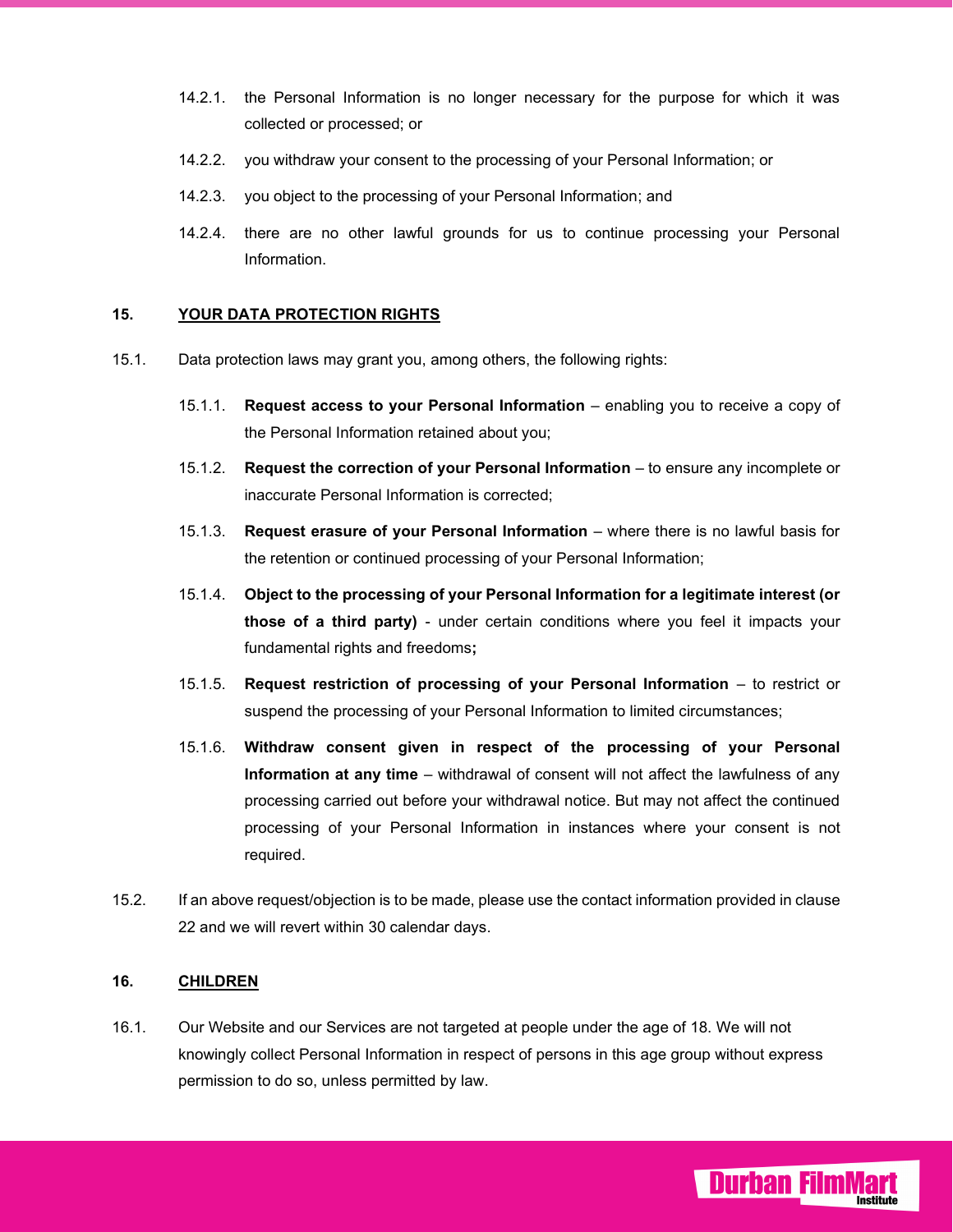### **17. THIRD PARTY SUB-PROCESSORS/OPERATORS**

- 17.1. We use external processors ("**Operators**") for certain processing activities and to assist in the delivery of Services. We reserve the right to change our Operators at any time without further notice to you, but we will ensure our Operators are bound by this Privacy Policy and our Data Protection Policy or similar terms providing the same or higher level of protection. Such external processing activities include, but are not limited to:
	- 17.1.1. IT systems and infrastructure;
	- 17.1.2. Human resources; and
	- 17.1.3. Hosting and email infrastructure.

#### **18. COOKIES**

- 18.1. We may place small text files called "cookies" on your device when you visit our website. Cookies do not contain Personal Information, but they do contain a personal identifier allowing us to associate your Personal Information with a certain device.
- 18.2. Your internet browser may accept cookies automatically and you can delete cookies manually. However, no longer accepting cookies or deleting them may prevent you from accessing certain aspects of our Website where cookies are necessary.
- 18.3. As cookies are stored in the web browser used to access our Website, to disable cookies users need to change the settings pertaining to that browser in particular.
- 18.4. Many websites use cookies and more information is available at www.allaboutcookies.org.

#### **19. PRIVACY POLICIES OF OTHER WEBSITES**

19.1. Our website may contain links to other websites, apps, tools, widgets and plug-ins that are run by third parties. If you visit a third-party website or social media site, you should read that website/ social media's privacy notice, terms and conditions, and their other policies. We are not responsible for the policies and practices of third parties and social media sites. Any Personal Information you give to those organizations is dealt with under their privacy notice, terms and conditions, and other policies.